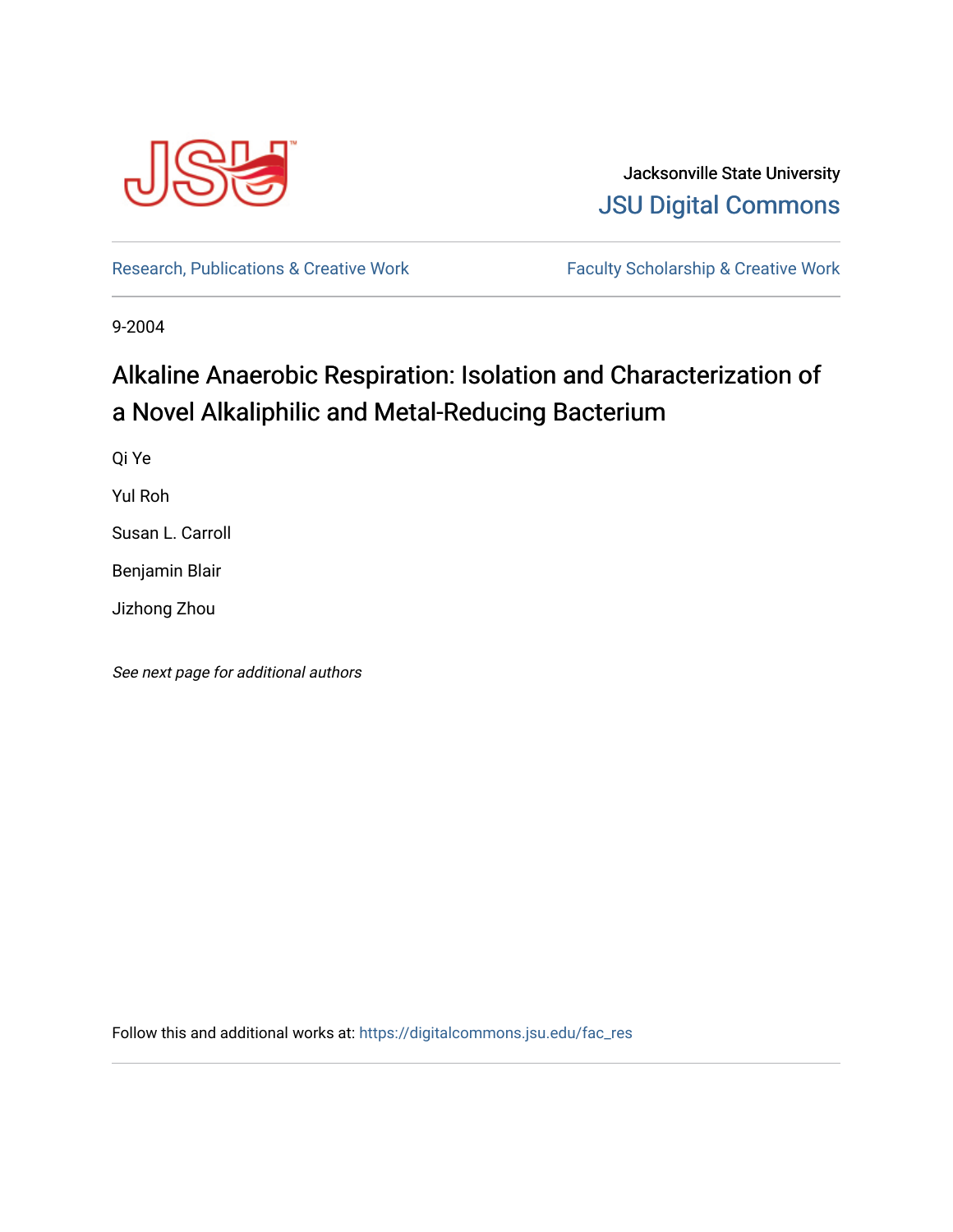### Authors

Qi Ye, Yul Roh, Susan L. Carroll, Benjamin Blair, Jizhong Zhou, Chuanlun Zhang, and Matthew Fields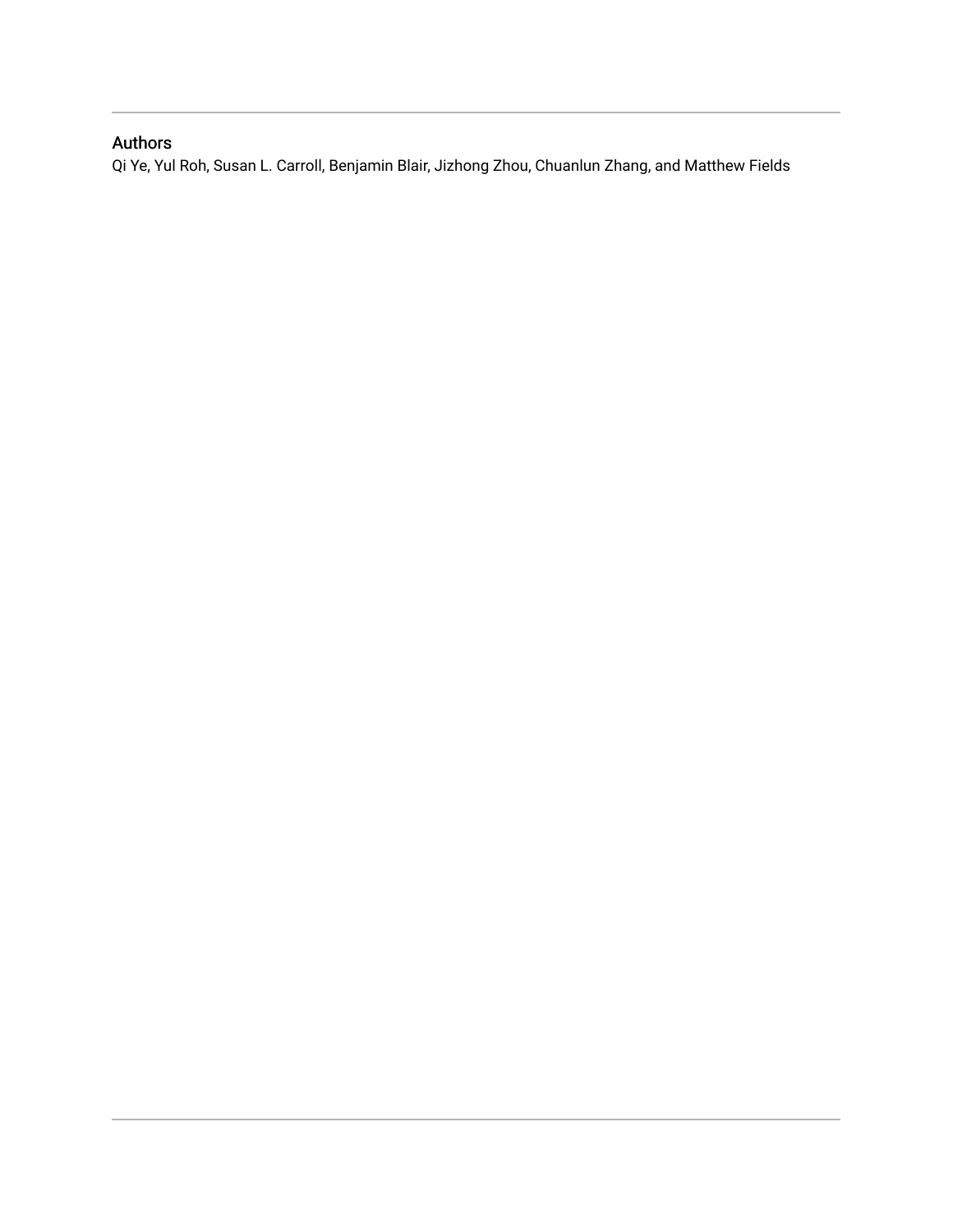## Alkaline Anaerobic Respiration: Isolation and Characterization of a Novel Alkaliphilic and Metal-Reducing Bacterium

Qi Ye,<sup>1</sup>† Yul Roh,<sup>2</sup> Susan L. Carroll,<sup>2</sup> Benjamin Blair,<sup>3</sup> Jizhong Zhou,<sup>2</sup> Chuanlun L. Zhang,<sup>1</sup>‡ and Matthew W. Fields<sup>2,4\*</sup>

*Department of Geology, University of Missouri, Columbia, Missouri*<sup>1</sup> *; Environmental Sciences Division, Oak Ridge National Laboratory, Oak Ridge, Tennessee*<sup>2</sup> *; Department of Biology, Jacksonville State University, Jacksonville, Alabama*<sup>3</sup> *; and Department of Microbiology, Miami University, Oxford, Ohio*<sup>4</sup>

Received 11 December 2003/Accepted 16 May 2004

**Iron-reducing enrichments were obtained from leachate ponds at the U.S. Borax Company in Boron, Calif. Based on partial small-subunit (SSU) rRNA gene sequences (approximately 500 nucleotides), six isolates shared 98.9% nucleotide identity. As a representative, the isolate QYMF was selected for further analysis. QYMF could be grown with Fe(III)-citrate, Fe(III)-EDTA, Co(III)-EDTA, or Cr(VI) as electron acceptors, and yeast extract and lactate could serve as electron donors. Growth during iron reduction occurred over the pH range of 7.5 to 11.0 (optimum, pH 9.5), a sodium chloride range of 0 to 80 g/liter (optimum, 20 g/liter), and a temperature range of 4 to 45°C (optimum, approximately 35°C), and iron precipitates were formed. QYMF was a strict anaerobe that could be grown in the presence of borax, and the cells were straight rods that produced endospores. Sodium chloride and yeast extract stimulated growth. Phylogenetic analysis of the SSU rRNA gene indicated that the bacterium was a low-GC gram-positive microorganism and had 96 and 92% nucleotide identity with** *Alkaliphilus transvaalensis* **and** *Alkaliphilus crotonatoxidans***, respectively. The major phospholipid fatty acids were 14:1, 16:1**-**7c, and 16:0, which were different from those of other alkaliphiles but similar to those of reported iron-reducing bacteria. The results demonstrated that the isolate might represent a novel metal-reducing alkaliphilic species. The name** *Alkaliphilus metalliredigens* **sp. nov. is proposed. The isolation and activity of metal-reducing bacteria from borax-contaminated leachate ponds suggest that bioremediation of metal-contaminated alkaline environments may be feasible and have implications for alkaline anaerobic respiration.**

Bacterial metal reduction has widened the realm of lifesupporting biological reactions (29) and has been implicated as an important biochemical process on early Earth (20, 36, 39). The ability to reduce metals can be exploited for the bioreduction or immobilization of many toxic metals, including cobalt, chromium, uranium, and technetium (6). However, metal reduction in alkaline environments has not been well documented.

Concentrated deposits of boron exist in some arid regions (e.g., Turkey and the United States) and are economically exploited for products including fiberglass, ceramics, glass, laundry bleaches, fire retardants, insecticides, and semiconductors (25, 42). Borax is a common detergent ingredient and is sometimes used as a mild disinfectant. The toxicity is low, but boron is not completely harmless. Boron can potentially affect reproductive organs of males and impair fetal development in pregnant females, as well as be phytotoxic (27, 30). In addition, sodium perborate has been shown to be an in vitro mutagen (34).

Metal-reducing bacteria can be isolated from a variety of

habitats, and much work has focused on the metal-reducing bacteria *Shewanella oneidensis* (28) and *Geobacter* spp. (22). Sites contaminated with toxic metals can have drastically different environmental conditions, and the biological reduction of most metals has commonly been studied at circumneutral pH values (36). Little is known about metal reduction under different extreme conditions, and only recently has bacterial Fe(III) reduction been demonstrated under thermophilic (20, 39), psychrophilic (45), or acidic (18) conditions. However, metal reduction under alkaliphilic growth conditions has not been demonstrated. We report the isolation and partial characterization of a novel alkaliphilic microorganism that can reduce metals at pH values up to 11.0 in the presence of elevated salt levels. Phylogenetic analysis of the small-subunit (SSU) rRNA gene indicated that the isolate was a low- $G+C$ , gram-positive bacterium but, in addition to phenotypic differences, had only 96% sequence identity with the closest known relative. The name *Alkaliphilus metalliredigens* sp. nov. is proposed for the microorganism.

#### **MATERIALS AND METHODS**

**Site characteristics and water chemistry.** Leachate ponds at U.S. Borax Company (Boron, Calif.) were chosen for the study because of alkaline pH. The pond water had prominent blooms of both algae and cyanobacteria at the time of sampling (March 2001). Samples were collected into sterile 50-ml tubes from water in the pond and partially dried soft sediments along the pond embankments. The water samples were filtered onto 0.4-µm-pore-size Gelman filter disks, and supernatants were saved for elemental analyses. Supernatants were

<sup>\*</sup> Corresponding author. Mailing address: Department of Microbiology, Pearson Hall, Rm. 32, Miami University, Oxford, OH 45056. Phone: (513) 529-5434. Fax: (513) 529-2431. E-mail: fieldsmw @muohio.edu.

<sup>†</sup> Present address: Department of Marine Sciences, University of Georgia, Athens, GA 30602.

<sup>‡</sup> Present address: Savannah River Ecology Laboratory, University of Georgia, Aiken, SC 29802.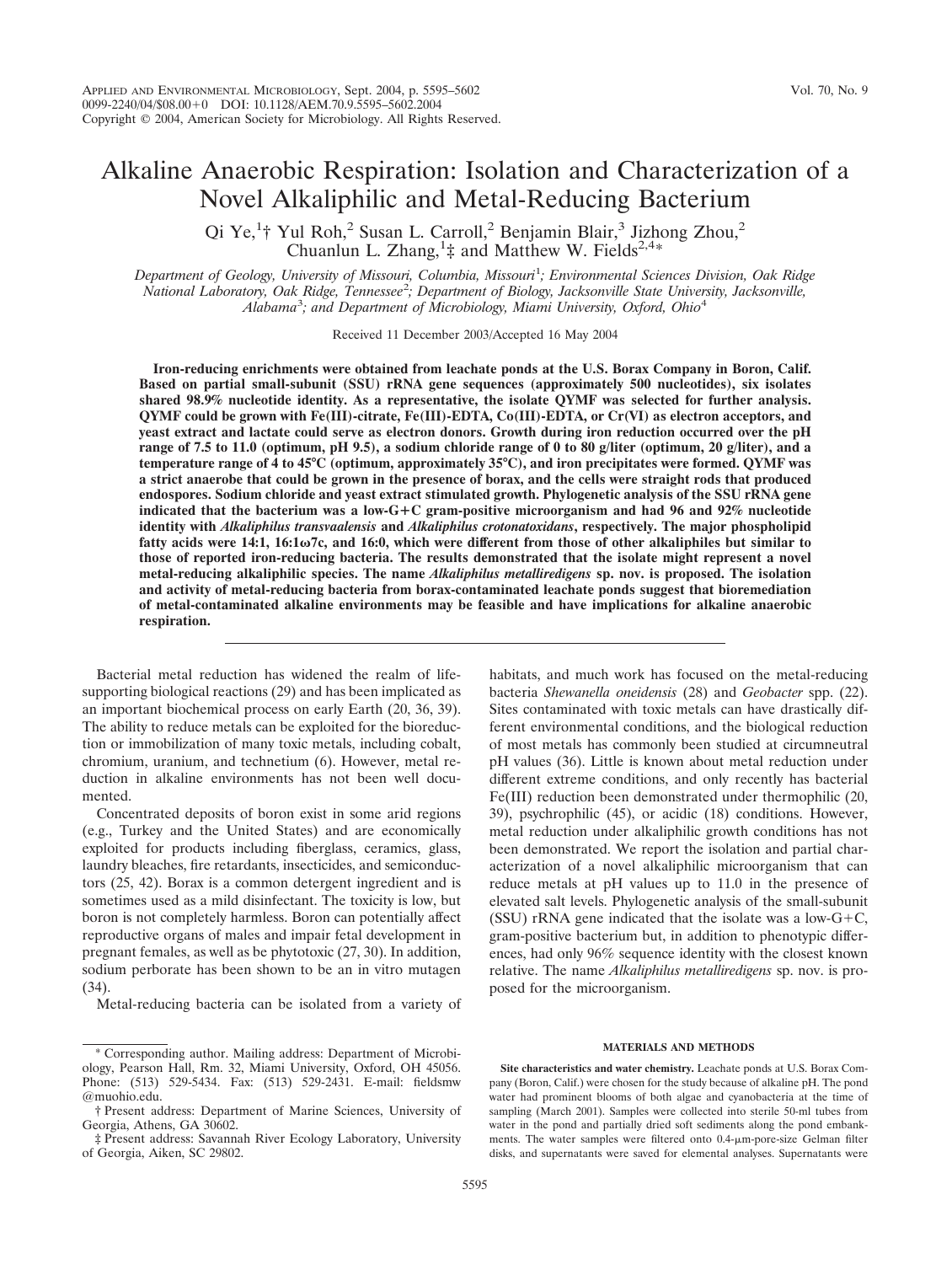analyzed by inductively coupled plasma mass spectroscopy (Activation Labs Limited).

**Bacterial enrichments and isolation.** Sediment slurry samples were enriched for microbial growth in the presence of acetate, lactate, and yeast extract and of iron-citrate as the electron acceptor at pH values corresponding to individual samples (pH 8.0 to 9.5). Ferric citrate solution (pH 7.0) was prepared with ferric citrate hydrate, and the pH was modified with NaOH. Anaerobic culture techniques were used throughout the study with anoxic medium in tubes (18 by 150 mm) or serum bottles with butyl rubber stoppers and aluminum crimp seals under an  $N_2$ -CO<sub>2</sub> (80:20) atmosphere. All media and solutions were boiled under  $O_2$ -free nitrogen gas or an  $N_2$ -CO<sub>2</sub> gas mix and dispensed into tubes or bottles under streams of the corresponding gas.

Sediment slurries were diluted 10-fold into anaerobic growth medium with lactate, acetate, and iron-citrate. Cultures were incubated at 20°C, and iron precipitation was observed within 5 days. The medium for enrichments contained the following ingredients:  $4.3 \text{ mM } K_2\text{HPO}_4$ ,  $9.4 \text{ mM } (NH_4)_2\text{SO}_4$ ,  $50 \text{ mM } \text{Tris, } 6.1$  $\mu$ M Na<sub>2</sub>SeO<sub>4</sub>, 4 mM NaHCO<sub>3</sub>, 7 mM sodium lactate, 7 mM sodium acetate, 15 mM iron-citrate, 0.025 g of yeast extract (Difco) per liter, 10 ml of mineral stock solution (100 $\times$ ), and a headspace of N<sub>2</sub>-CO<sub>2</sub> (80:20). The mineral stock contained the following ingredients per liter: 1.5 g of nitrilotriacetic acid, 3.0 g of  $MgSO_4$ , 0.5 g of  $MnSO_4$ , 1.0 g of NaCl, 0.1 g of FeSO<sub>4</sub>, 0.1 g of CaCl<sub>2</sub>, 0.1 g of CoCl<sub>2</sub>, 0.13 g of ZnCl, 0.01 g of CuSO<sub>4</sub>, 0.01 g of AlK(SO<sub>4</sub>), 0.01 g of H<sub>3</sub>BO<sub>3</sub>, 0.03 g of  $Na_2MoO_4$ , 0.02 g of  $NiCl_2.6H_2O$ , and 0.03 g of  $Na_2WO_4$ .

The growth medium contained the following ingredients:  $K_2HPO_4$ , 5.7 mM; (NH<sub>4</sub>)<sub>2</sub>SO<sub>4</sub>, 12.5 mM; NaCl, 327 mM; Na<sub>2</sub>CO<sub>3</sub>, 19.8 mM; Na<sub>2</sub>B<sub>4</sub>O<sub>7</sub>, 10 mM; yeast extract, 0.025 g/liter,  $100 \times$  mineral solution, 10 ml. The pH was adjusted to approximately 9.5. The headspace was  $N_2$ -CO<sub>2</sub> (80:20). Aerobic growth was tested in the above-mentioned medium as well as a medium used for the isolation and growth of different soil microorganisms, MR2A. MR2A contains peptone, tryptone, yeast extract, glucose, pyruvate, starch, and trace minerals (7). A significant decrease in growth rate was not observed up to 25 mM borax, and the samples from the leachate ponds were normally 10 to 15 mM borax. Therefore, the bacterium was cultured in medium with 10 mM borax.

Bacterial isolates were obtained from solid (2% agar) enrichment medium plates in an anaerobic glove bag (Coy Laboratories) with an  $N_2-H_2$  (97%:3%) atmosphere. The enrichment culture was transferred twice before being used as an inoculum for agar plates. Colonies appeared dark brown after growth on Fe(III)-citrate solid medium and became hard. Isolated colonies were transferred to liquid medium with sterile Pasteur pipettes as agar bores after being restreaked at least four times.

**Morphology.** Bacterial cell morphology was examined under scanning electron microscopy (SEM). Cell cultures (2 ml) were harvested by centrifugation (16,000  $\times$  *g*; 5 min), washed in fresh anoxic medium, and centrifuged again (16,000  $\times$  *g*; 5 min). Preparation of each sample for SEM, including glutaraldehyde fixation and osmium tetroxide staining, was performed as previously described (1). At least two separately stained and fixed samples were viewed with a JEOL 5500 scanning electron microscope (JEOL Inc., Peabody, Mass.).

**Growth studies.** Bacterial growth with Fe(III), Co(III), and Cr(VI) was quantified by direct cell counting with epifluorescence microscopy of acridine orangestained samples and statistical analysis as described previously (9, 15). Inocula were 10% or less of starting culture volumes. Light microscopy was used to visualize wet mounts and acridine orange-stained filters with a Nikon Phase Contrast Optiphot microscope (Nikon). Growth with the humic acid analog 2,6-anthraquinone disulfonate (AQDS) was monitored with a spectrophotometer, and an increase in cell number was monitored via direct counts. All growth studies were done in duplicate, and the error bars in figures indicate standard deviations.

Possible electron donors and acceptors were tested in the  $Na<sub>2</sub>CO<sub>3</sub>$ -buffered medium at pH 9.5 and 20°C and were added from sterile anoxic stock solutions. Lactate (10 mM) and/or yeast extract (0.25 g/liter) was routinely used as the electron donor for testing electron acceptors. Soluble Fe(III) was provided as Fe(III)-citrate or Fe(III)-EDTA (10 mM), Cr(VI) was supplied as  $K_2CrO_7$  (100  $\mu$ M), and Co(III) was added as Co(III)-EDTA (3 mM). The other tested electron acceptors were used at the concentrations in parentheses: akaganeite (1 mM), manganese oxides (1 mM), trimethylamine oxide (10 mM), dimethyl sulfoxide (10 mM), thiosulfate (10 mM), fumarate (10 mM), and nitrate (1 and 15 mM). Chemicals were purchased from Sigma Chemical Co., except for akaganeite and manganese oxide, which were prepared as previously described (21, 31). The effects of pH, temperature, and sodium chloride levels on the growth of isolate QYMF were determined in the  $Na<sub>2</sub>CO<sub>3</sub>$ -buffered medium by varying the respective parameter. The pH was adjusted by decreasing the  $\text{Na}_2\text{CO}_3$  levels or by the addition of KOH as previously described (37).

|  | TABLE 1. Nucleotide sequences for PCR primers |  |  |  |
|--|-----------------------------------------------|--|--|--|
|--|-----------------------------------------------|--|--|--|

| Designation | Sequence $(5'$ to $3')$ |  |  |  |
|-------------|-------------------------|--|--|--|
|             |                         |  |  |  |
|             |                         |  |  |  |
|             |                         |  |  |  |
|             |                         |  |  |  |
|             |                         |  |  |  |
|             |                         |  |  |  |
|             |                         |  |  |  |
|             |                         |  |  |  |

**Chemical and mineralogical analyses.** Fe(II) production was monitored with a spectrophotometer by the ferrozine method and acid extraction (21). The decrease in Co(III)-EDTA was monitored using a spectrophotometer at 535 nm (3), and the reduction of AQDS was monitored at 450 nm (24). The decrease in Cr(VI) was determined with a spectrophotometer from  $H_2SO_4$ -extractable Cr(VI) with a symdiphenylcarbazide reagent (0.25% acetone) at 540 nm (23). All analyses were done in duplicate.

Precipitates in each sample were collected on a  $0.22$ - $\mu$ m-pore-size membrane (Millipore; polyvinylidene fluoride) and washed three times with deionized water. The filtered precipitates were dried under an  $N_2$  atmosphere to prevent oxidation. The filtered and dried precipitates were carbon coated with a Ted Pella carbon sputter coater and immediately examined. The morphology, mineralogy, and chemistry of precipitated phases of iron were determined with a JEOL JSM-35CF (JEOL Ltd., Tokyo, Japan) scanning electron microscope with energy-dispersive X-ray analysis (EDX). The mineralogical composition of the precipitated or transformed phases was determined using X-ray diffraction performed on a Scintag (Scintag, Inc., Sunnyvale, Calif.) XDS 2000 diffractometer (40 kV, 35 mV) equipped with Co-K $\alpha$  radiation ( $\lambda = 0.17889$  nm).

**DNA extraction, amplification, and sequence determination.** DNA was isolated with a Promega Wizard kit and the addition of lysostaphin (10 mg/liter; Sigma Chemical Co.) and freeze-thawing according to the manufacturer's instructions. The SSU rRNA genes were amplified from isolates with the FD1 and 1540R primers (Table 1), and PCR products were purified with Montage PCR 96 filter plates (Millipore, Inc.) or treated with ExoSAP-IT (U.S. Biochemical Corporation) according to the manufacturer's instructions. PCR parameters for the amplification of the SSU rRNA gene sequences were described previously (40, 48). DNA sequences were determined with a BigDye Terminator kit (Applied Biosystems) with a 3700 DNA analyzer (Perkin-Elmer) according to the manufacturer's instructions with the SSU rRNA gene-specific primers 350r, 519f, 529r, 788f, 925r, and 1099f (Table 1, *Escherichia coli* designations) and compared with sequences from GenBank.

Raw data were assembled into contiguous sequences and edited with Sequencher software (Gene Codes Corp.). The nearly complete SSU rRNA gene sequences (approximately 1,500 nucleotides) were aligned with ClustalW (38). Phylogenetic analyses of SSU rRNA gene sequences were conducted using MEGA version 2.1 (17). Neighbor-joining and maximum-parsimony phylogenies were constructed from dissimilatory distances and pairwise comparisons and did not differ significantly.

**Lipid analysis.** Cells  $(5.0 \times 10^{10})$  cultured in Na<sub>2</sub>CO<sub>3</sub>-buffered medium with yeast extract as an electron donor and 10 mM Fe(III)-EDTA as an electron acceptor were harvested (4,000  $\times$  g, 30 min), frozen at  $-70^{\circ}$ C, and lyophilized. Lyophilized bacterial cell pellets (approximately 20 mg) were extracted by a modified Bligh and Dyer single-phase organic solvent system that consisted of 142.5 ml of chloroform, methanol, and aqueous 50 mM phosphate buffer (1:2:0.8, vol/vol/vol) as previously described (2, 41). The lipid phase was collected and fractionated on a silicic acid column into neutral lipids, glycolipids, and polar lipids. The polar phospholipid fatty acids were treated using a mild alkaline methanolysis to produce fatty acid methyl esters. Methyl esters were analyzed with an Agilant 6890 series gas chromatograph interfaced to an Agilant 5973 mass selective detector with a 20-m nonpolar column (46). Mass spectra were determined by electron impact at 70 eV. Monounsaturated fatty acid methyl ester double-bond position was determined by gas chromatography-mass spectrometry analysis of the dimethyl disulfide adducts (46).

**Nucleotide sequence accession number.** The GenBank accession number assigned to the SSU 16S rRNA gene sequence for isolate QYMF is AY137848.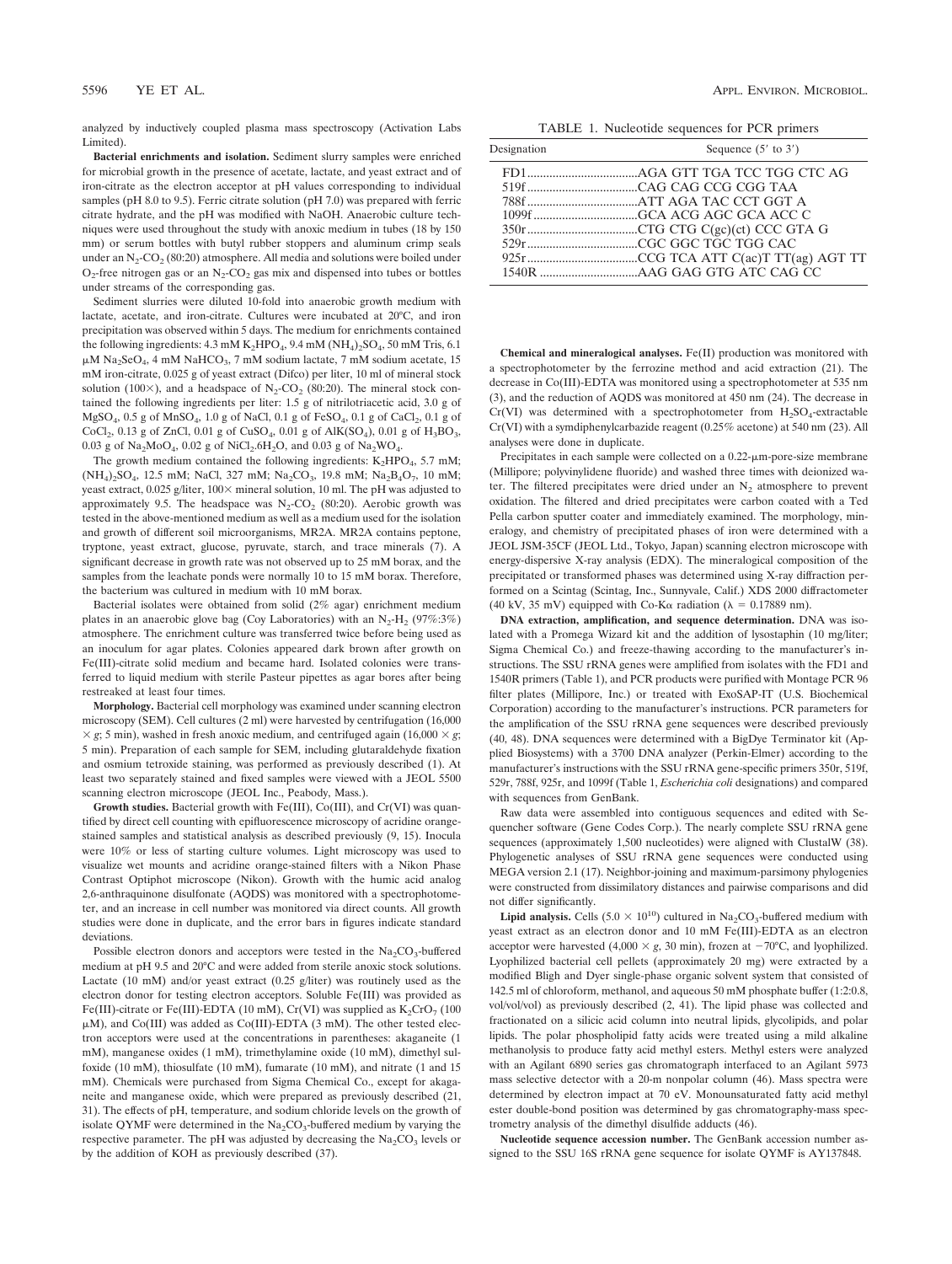#### **RESULTS**

**Water chemistry.** The hydrogeochemical analysis of water samples from the leachate ponds indicated that Na, Mg, K, and Ca were the major elements, and sodium concentrations ranged from 0.04 to 0.53 M. Boron was between 0.19 and 0.28 M, which corresponded to approximately 2,000 to 3,000 ppm. Iron concentrations were approximately 0.1 to 0.2 mM, chromium ranges were 3.8 to 4.5  $\mu$ M, and cobalt was present up to concentrations of  $0.2 \mu M$ . Uranium concentrations ranged from 0.6 to 1.3  $\mu$ M, arsenic concentrations were approximately 1.7 mM, and selenium was not detected.

**Microbial enrichment and isolation.** Positive enrichments displayed signs of iron reduction within 5 days. Colonies could be picked and restreaked upon initial appearance, but colonies became hard to the touch of a needle or loop after significant reduction of Fe(III) in the medium. After restreaking, the colonies were transferred to liquid medium via an agar bore from a sterile Pasteur pipette. Seven bacterial isolates were obtained, visualized by phase-contrast microscopy, and compared by partial SSU rRNA gene sequence determination. The seven isolates displayed at least 98.9% sequence identity and had a mean sequence dissimilarity of  $0.004\% \pm 0.002\%$  based on partial (V2-V6 region) SSU rRNA gene sequences (approximately 500 nucleotides). Differences in phenotypic characteristics can sometimes be observed in microorganisms with 98% sequence identity in the SSU rRNA gene, but the isolates had similar metal-reducing capacities. Isolate QYMF is described in detail.

**Cell morphology.** QYMF cells were straight, with some cells being slightly curved, and had a mean length of 3 to 6  $\mu$ m and an approximate width of  $0.5 \mu m$  (Fig. 1). The cells were Gram stain positive. Wet mounts of active cultures visualized with a phase-contrast microscope indicated that the cells were motile, but flagella were not observed by SEM. Exponentially growing cells were often observed as single cells, and few chains were formed as the culture entered stationary phase. As the cells entered stationary-phase growth, terminal endospores were observed (Fig. 1b).

**Growth characteristics.** Isolate QYMF was a strict anaerobe and did not display aerobic or fermentative growth with glucose, starch, or sucrose. The isolate did not display significant growth in MR2A medium (7) in the presence or absence of oxygen. Growth was not observed in aerobic growth medium. Yeast extract could be utilized as an electron donor in the presence of Co(III), and when yeast extract levels were increased the Co(III) decreased and the cell numbers increased, respectively (Fig. 2). Similar results were observed with Fe(III) (data not shown). However, little growth was observed when the yeast extract concentration was 0.01 g/liter or less without an additional electron donor, and Co(III) was not reduced at a significant amount (Fig. 2 and 3).

Growth was not observed when cells were provided with yeast extract alone, nor was growth observed in the presence of yeast extract and lactate (Fig. 3). Small amounts of yeast extract (i.e., 0.01 g/liter) stimulated growth in the presence of lactate and Co(III), and significant growth was not observed unless the lactate was present (Fig. 2). However, when the yeast extract levels were 0.01 g/liter, little growth was observed compared to that with higher levels of yeast extract. Similar





FIG. 1. Scanning electron micrographs of isolate QYMF grown with Fe<sup>3+</sup>-EDTA at  $\times$ 17,670 (a) and  $\times$ 13,020 (b) magnifications. The arrow denotes an endospore. Bars,  $1.0 \mu m$ .

results were observed with Fe(III) and Cr(VI) (data not shown). Tryptone, but not Casamino Acids, could be substituted for yeast extract. The final pH of the medium was not significantly changed, and significant growth was observed only with the metals Fe(III), Co(III), and Cr(VI).

The isolate could only be grown in the presence of complexed Fe(III) (citrate or EDTA), Cr(VI), and Co(III)-EDTA, as well as the humic acid analog AQDS. Lactate could serve as the electron donor with the metals listed above as electron acceptors, but fumarate, glycine, histidine, alanine, or arginine did not support growth. Nor did the oxidation and reduction of glycine-alanine or arginine-histidine appear to support growth. Growth was not observed with the following electron acceptors: akaganeite, manganese oxides, trimethylamine oxide, dimethyl sulfoxide, thiosulfate, fumarate, and nitrate. Cells could reduce AQDS in the presence of yeast extract, but the addition of AQDS did not promote the reduction of akaganeite.

The temperature range for growth was between 4 and 45°C, and the optimum temperature was approximately 35°C. The generation time was approximately 2.3 h at 35°C and approximately 4 h at 22°C when cells were grown in the presence of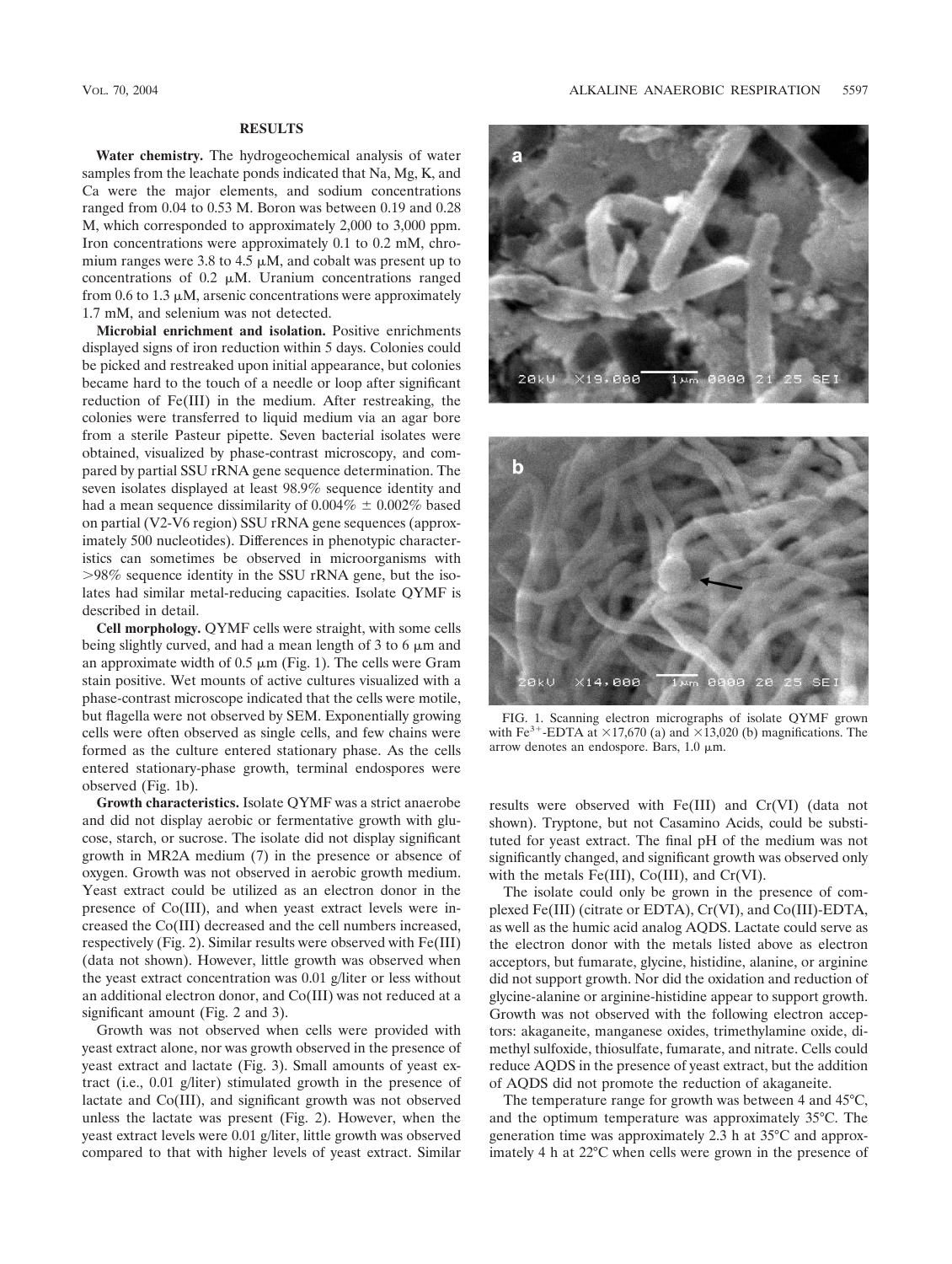

FIG. 2. Cell growth in the presence of Co(III) and 0.25  $(\square)$ , 0.1 ( $\bullet$ ), 0.05 ( $\circ$ ), or 0.01 ( $\nabla$ ) g of yeast extract per liter determined via direct cell counts. The control with yeast extract only  $(\triangle)$  did not show significant growth. The medium included 2 g of borate per liter and  $20 g$  of sodium chloride per liter, and the pH value was 9.6. The error bars indicate standard deviations of duplicates.

AQDS (5 mM) at pH 9.5. Little growth was observed above 45°C. When the isolate was grown in the presence of Fe(III) citrate and yeast extract at 22°C, the pH optimum was approximately 9.5, and growth at pH 7.0 or 11.0 was negligible (Fig. 4a). The salt NaCl was not essential for growth, but the optimal concentration was approximately 20 g/liter (Fig. 4b). The growth rate was decreased threefold when cells were grown in the presence of 80 g/liter, and growth was negligible at 100 g/liter.

QYMF could reduce Fe(III), Co(III), and Cr(VI) with a concomitant increase in cell number. When Fe(III)-citrate served as the electron acceptor and yeast extract was the electron donor, the growth rate was approximately  $0.05$  h<sup>-1</sup> and a brown precipitate was formed (Fig. 5). Complexed Fe(III)- EDTA could also support growth in a similar fashion, but



FIG. 3. Cell growth in the presence of Co(III), yeast extract (0.01 g/liter), and lactate (10 mM) determined via a decrease in Co(III)  $(\bullet)$ and an increase in cell number  $($  $\blacktriangle$ ). The controls included the following: Co(III) only ( $\square$ ), yeast extract only ( $\nabla$ ), and yeast extract plus lactate (■). The medium included 2 g of borate per liter and 20 g of sodium chloride per liter, and the pH value was 9.6. The error bars indicate standard deviations of duplicates.



FIG. 4. Relationship between sodium chloride concentration (b) or pH (a) and growth rate when yeast extract and Fe(III)-citrate were provided as electron donor and acceptor, respectively. The borate concentration was 2 g/liter. The pH value was 9.6 for the determination of the pH optimum, and the salt concentration was 20 g/liter for the optimal pH determination. The error bars indicate standard deviations of duplicates. It should be noted that, when sodium chloride was not added, the medium still contained approximately 8 mM sodium from sodium carbonate.

growth resulted in the formation of a white precipitate when the headspace was  $H_2$ -CO<sub>2</sub> (80:20). The growth rate in the presence of 4.5 mM Co(III) was more than twofold lower than with 15 mM Fe(III) (Fig. 6), but increased growth rates were observed with lower Co(III)-EDTA concentrations. An increase in cell number was also observed during the reduction of 100  $\mu$ M Cr(VI) and yeast extract (Fig. 7).

**Mineralogy.** Cells grown at pH 9.0 with Fe(III)-EDTA as an electron acceptor and yeast extract and lactate as electron donors in medium with a carbonate buffer formed a white precipitate. Analysis with SEM and EDX showed that the precipitated phase contained iron and phosphorus with keg or barrel morphology and a pronounced platy habit (data not shown). X-ray diffraction analysis of the precipitate displayed sharp and intense reflection patterns, and the crystalline pre-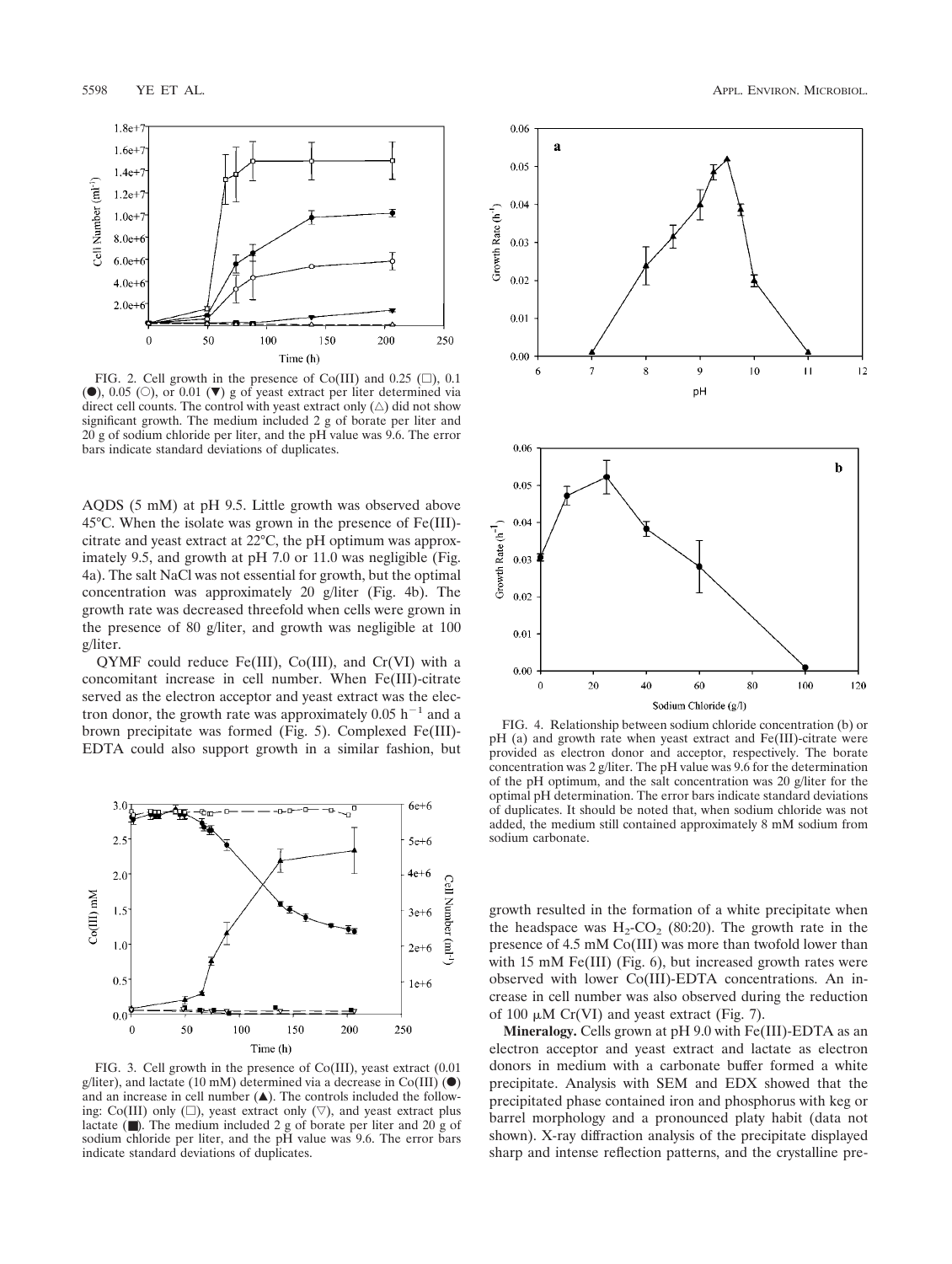

FIG. 5. Production of Fe(II) ( $\bullet$ ) and increase in cell number ( $\blacksquare$ ) when cells were grown with Fe(III), yeast extract, and 20 g of sodium chloride per liter at pH 9.6. The controls included  $Fe(III)$  only ( $\circ$ ) and yeast extract only  $(\bullet)$  with dashed line). The error bars indicate standard deviations of duplicates.

cipitates had X-ray diffraction patterns indicative of  $Fe_3(PO_4)$ <sub>2</sub>  $\cdot$  8H<sub>2</sub>O (vivianite).

**SSU rRNA gene-based relationships.** The SSU rRNA gene was amplified from genomic DNA, and the sequence was determined with multiple primers. The isolate was a low- $G+C$ gram-positive bacterium (Fig. 8). The SSU rRNA gene of the isolate formed a cluster with two other sequences from the recently named genus *Alkaliphilus*. The sequence of isolate QYMF had 96 and 92% nucleotide identity with *Alkaliphilus transvaalensis* and *Alkaliphilus crotonatoxidans*, respectively. Both A. *transvaalensis* and *A*. *crotonatoxidans* are reported to be strict anaerobes that form endospores (4, 37). The next closest related sequences were from *Clostridium aceticum* and *Clostridium felsineum* (91% identity). The strain QYMF also clustered with *Tindallia magadiensis* and *Natronincola histidinovorans*, two alkaliphilic bacteria isolated from a soda lake in Kenya (14, 47).



FIG. 6. Decrease in Co(III)-EDTA  $($ <sup>o</sup>) and increase in cell number (■) when cells were grown with Co(III), yeast extract, and 20 g of sodium chloride per liter at pH 9.6. The controls included Co(III) only ( $\circ$ ) and yeast extract only ( $\Box$ ). The error bars indicate standard deviations of duplicates.



FIG. 7. Decrease in Cr(VI)  $(\triangle)$  and increase in cell number  $(\triangle)$ when cells were grown with Cr(VI), yeast extract, and 20 g of sodium chloride per liter at pH 9.6. The controls included  $Cr(VI)$  only ( $\blacksquare$ ) and yeast extract only  $(\blacklozenge)$ . The error bars indicate standard deviations of duplicates.

**Polar lipid fatty acid analysis.** Lipid extraction and gas chromatography analysis detected the following cellular fatty acids at the given molar percentages: 0.6% i14:0, 14% 14:1, 0.3% 14:15c, 5.4% 14:0, 0.8% br14:1, 0.8% i15:0, 1% a15:0, 3% i15:1, 2.2% 15:1, 1.5% 15:0, 0.6% br15:1, 2.3% 16:1, 27% 16:1ω7c, 1.1% 16:1, 28% 16:0, 0.5% 17:1, 0.8% 17:0, 1.1% 18:1ω9c,  $0.4\%$  18:1ω7c, and  $4.1\%$  18:0. The terminal branched fatty acid,  $16:1\omega$ 7c; 16:0; and the monounsaturated acid, 14:1, were the most predominant fatty acids, constituting almost 70% of the fatty acid composition. The unbranched saturated acids, 14:0 and 18:0, constituted 9.5% of the total.

#### **DISCUSSION**

By definition, strict alkaliphiles should have an optimum pH above 9.0 and display little or no growth at a near-neutral pH of 6.5 (10, 12). Thus, QYMF can be described as an alkaliphile that grew between the pH values of 7.5 and 11. The optimum pH value for growth was approximately 9.5, and this value is similar to the pH values observed with the original samples. The closest known relative, *A*. *transvaalensis*, could grow in the pH range of 8.5 to 12.5 and had a slightly higher pH optimum of 10.0 (37). The other known *Alkaliphilus* species, *A*. *crotonatoxidans*, has a pH range of 5.5 to 9.0 but has a pH optimum of 7.5 (4). *T*. *magadiensis*, an alkaliphilic bacterium isolated from Lake Magadi, Kenya, had a pH growth range of 7.5 to 10.5 and had an optimum of pH 8.5 (47). Another alkaliphile isolated from Lake Magadi, *N*. *histidinovorans*, had a pH profile more similar to that of strain QYMF and grew at pH values from 8.0 to 10.5 with an optimum of 9.4. However, for both *T*. *magadiensis* and *N*. *histidinovorans*, only the fermentation of a limited number of amino acids supported growth with the production of ammonia.

Isolate QYMF had a decreased growth rate when sodium chloride was not added to the medium, and the growth rate was significantly diminished when the salt concentration was 6%. These results suggested that the microorganism was moderately halophilic, and that the sodium chloride requirement and sensitivity determined in pure culture were similar to the measured sodium levels from the leachate ponds (between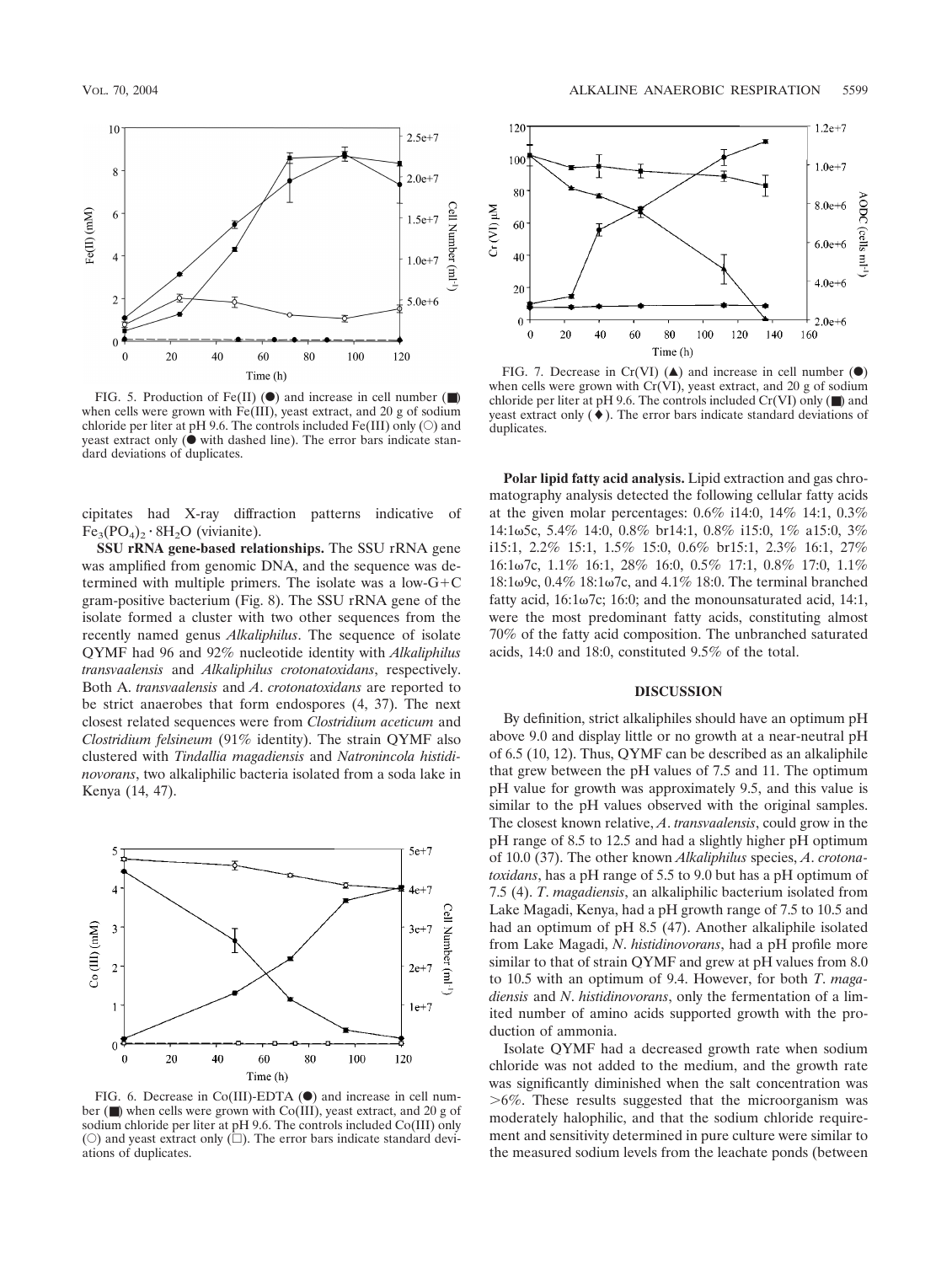

FIG. 8. Phylogenetic relationships between isolate QYMF and other alkaliphilic or metal-reducing bacteria based on nearly complete SSU rRNA gene sequences. Sequences were aligned with ClustalW, and pairwise deletions were used for neighbor joining. Bootstrap (*n* 500) values below 50 are not shown, and *Chrysiogenes arsenatis* was used as the outgroup. GenBank accession numbers are in parentheses.

2.0 and 30 g/liter). The alkaliphile *A*. *transvaalensis* was reported to have an optimal growth rate with 0.5% sea salts and could tolerate 3.3% sea salts; however, values with sodium chloride were not reported for the microorganism (37). The most closely related *Clostridium* spp., *C*. *aceticum* and *C*. *felsineum*, are not halophilic; *N*. *histidinovorans* has a higher salinity optimum of 9% (14), and *T*. *magadiensis* had a similar range of tolerance between 3 and 6% (47).

The terminal branched fatty acid,  $16:1\omega$ 7c, and  $16:0$  were two of the three most predominant lipids, comprising 55% of the fatty acid composition for strain QYMF when cells were grown with Fe(III). The unbranched saturated acids, 14:0 and 18:0, constituted 9.5% of the total and are fatty acids commonly identified in bacteria. The major lipids for the most closely related microorganism, *A*. *transvaalensis*, were i15:0, 14:0, and 16:0, and this is similar to those observed for thermophilic clostridia (37) as well as *A*. *crotonatoxidans* (4). The fatty acids i15:0 and i17:0 were not detected in strain QYMF at significant levels, and these results indicated that strain QYMF had a different membrane composition than did the previously observed *Alkaliphilus* spp. The strain QYMF also had a dramatically different lipid profile compared to alkaliphilic *Bacil-* *lus* spp., namely, the differences in 14:0, 16:0, and 15:0 derivatives;  $16:1\omega$ 7c content; and overall total unsaturated lipids (43).

Previous studies have indicated that *Shewanella* species grown in the presence of different substrates have different fatty acid compositions (see discussion in reference 46). The two reported *Alkaliphilus* species were grown with different electron acceptors, and the different growth substrates could have affected the fatty acid composition of the respective cells. Metal reduction in the other two *Alkaliphilus* spp. (*A*. *transvaalensis* and *A*. *crotonatoxidans*) has not been reported. Isolate QYMF displayed a lipid profile different from those of other alkaliphilic microorganisms and had a higher percentage of total unsaturated fatty acids, similar to gram-negative microorganisms. Interestingly, the distantly related metal-reducing bacteria *Shewanella algae* and *Geobacter metallireducens* both had levels of  $16:1\omega7c$  similar to that of strain QYMF when grown with Fe(III) (46). The results suggested that 16:  $1\omega$ 7c could be a common membrane component observed in metal-reducing bacteria, but further work is needed. The lipid  $16:1\omega$ 7c has not been reported in other alkaliphilic species;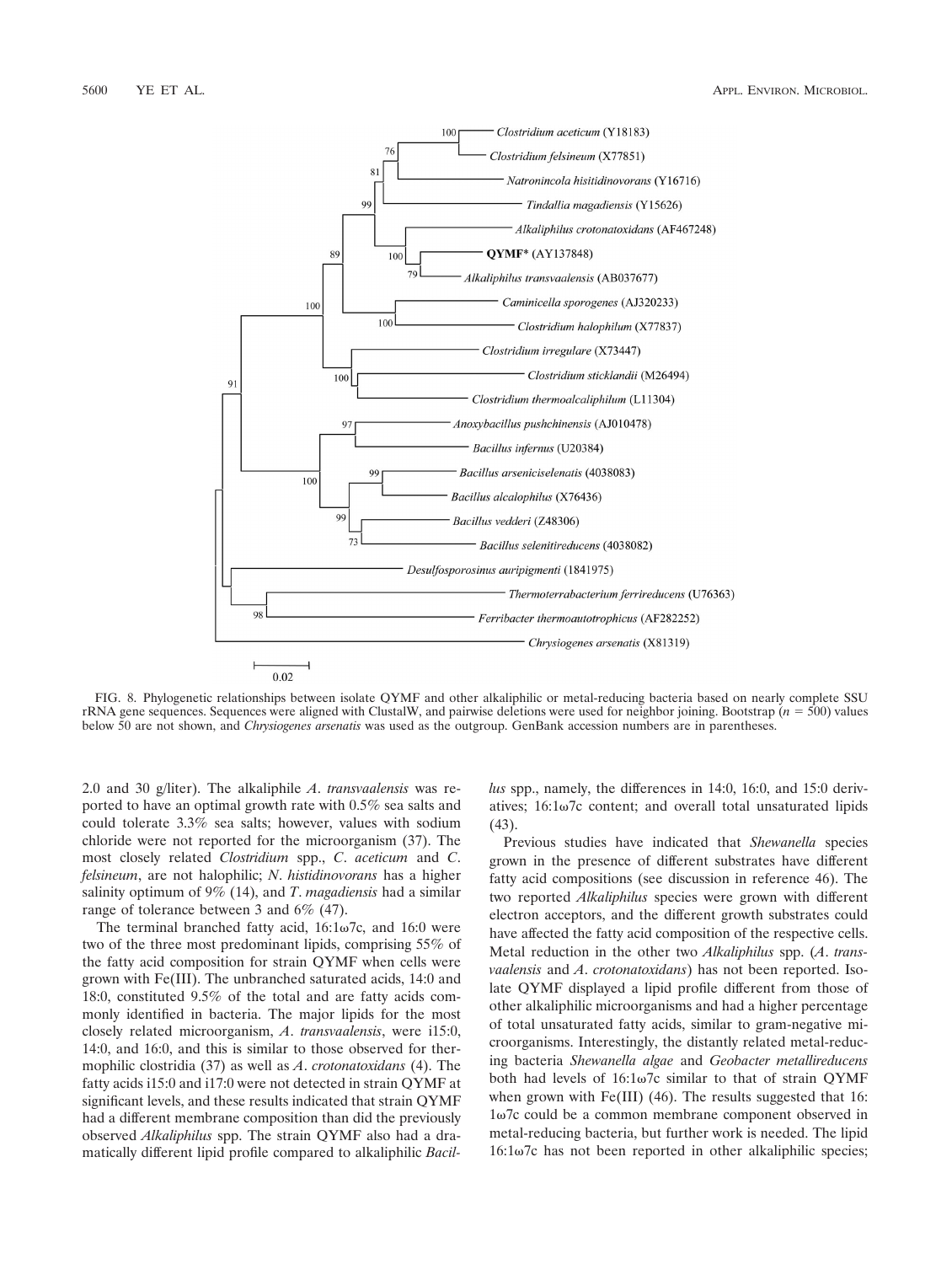however, the microorganisms were not or could not be grown with Fe(III).

The majority of metal-reducing bacteria are classified as - and -*Proteobacteria* and, to a lesser extent, gram-positive bacteria. The closest gram-positive metal reducers were *T*. *magadiensis* (91%), *Bacillus infernus* (83%), and "*Ferribacter thermoautotrophicus*" (81%) based on SSU rRNA gene sequences. Iron reduction was reported in *T*. *magadiensis*, but the pH of the medium was not stated, the optimum pH for *T*. *magadiensis* is only 8.5, and *T*. *magadiensis* has only 91% SSU rRNA gene sequence identity with isolate QYMF (14). Current data suggest that these other gram-positive bacteria do not reduce metals above pH 9.0 under tested growth conditions, and these results suggested that isolate QYMF was a novel and unique metal-reducing bacterium based on SSU rRNA gene sequence and phenotypes.

Growth of QYMF cells increased with increasing concentrations of yeast extract, and a similar result was observed with *A*. *transvaalensis* (37). *A*. *crotonatoxidans* is a strict anaerobe that can utilize yeast extract, peptone, tryptone, and some sugars, but growth was not stimulated in the presence of fumarate, sulfur, and thiosulfate (4). *A*. *transvaalensis* is also a strict anaerobe that can utilize proteinaceous substrates, and growth was improved with thiosulfate, sulfur, or fumarate (37). Isolate QYMF could utilize yeast extract in the presence of metals, but thiosulfate, fumarate, dimethyl sulfoxide, or sulfate was not used. At the time of sample collection, prominent blooms of algae and cyanobacteria were noted at the leachate ponds, and these might serve as a source of proteinaceous material for strain QYMF and other microbiota. The genus *Bacillus* contains alkaliphilic organisms that can reduce oxyanions (arsenate and/or selenate) (35), but little information exists in the literature regarding anaerobic alkaliphilic respiration with sulfur compounds or metals. The genus *Alkaliphilus* may represent a novel group of anaerobic alkaliphilic bacteria that can utilize proteinaceous material and reduce metals and sulfur compounds.

The growth medium contained phosphate and most likely explained the production of vivianite, as confirmed with EDX. When the buffer was changed from carbonate to Tris or the headspace was changed from nitrogen to hydrogen, the precipitates changed size and morphology, suggesting that variation in the chemical milieu altered the types of observed precipitates. These results indicated that alkaline mineral precipitation may vary according to the dynamics of the chemical environments, but further work is needed to discern the relationships between mineralogy and biochemistry.

*Shewanella putrefaciens* has been shown to reduce Fe(III) citrate but not Fe(III)-EDTA (9). The authors suggested the possible importance of ligands to promote bioavailability of Fe(III) from ferrihydrite or other iron oxides in natural habitats (8). Based on the solubility and free energy of ferrihydrite, terrestrial seawater at pH 8.1 can potentially have approximately 20 nM dissolved iron (19). Isolate QYMF could reduce Fe(III)-citrate and Fe(III)-EDTA at significant rates above pH values of 9.0, but insoluble iron was not reduced at elevated pH values. These results suggested that the reduction of insoluble iron was limited by the unavailability of soluble iron at pH values above 9.0; however, further work is needed to characterize the metal-reducing capacity of isolate QYMF and the effects of culture conditions including pH.

Soda lakes, with elevated pH and salinity, are typically located in arid environments and constitute a habitat similar to the borax leachate ponds (12). Both cultivation-based and molecular studies have been done with samples from soda lakes (5, 11, 12), and these environments can contain extreme metabolic diversity within an autonomous microbial community. Zavarzin (44) has argued that continental soda lakes were a possible origin of bacterial diversity. Although present-day soda lakes and other alkaline environments are geologically recent, alkaline habitats have most likely existed since archaean times (11).

In the context of astrobiology, the chemical energy derived from metal redox cycles has been recognized as a plausible source for extraterrestrial microbial life (29, 32, 33). Recently, Kempe and Kazmierczak (13) hypothesized that the Jovian moon Europa had low initial Ca(II) levels that would have promoted biogenesis and that an alkaline saline ocean currently exists (26). The identification of microorganisms from environments possibly analogous to extraterrestrial habitats (e.g., in redox cycles, pH, salinity, and temperature) is ever important (16) and can provide data to improve models for exobiological evolution and detection.

Isolate QYMF is a unique bacterium classified in the recently named *Alkaliphilus* genus and was able to reduce metals in alkaline pH. Future work is needed to assess the possible niches of anaerobic respiring microorganisms in alkaline environments, to more fully understand the role of metal-reducing microorganisms in alkaline environments, and to assess the potential applicability for metal reduction during bioimmobilization of toxic heavy metals. Isolate QYMF was recently selected for whole-genome sequence determination at the Joint Genome Institute, and the genome sequence data will provide insight into the novel and unique lifestyle of this microorganism.

**Description of sp. nov.** *Alkaliphilus metalliredigens***.** *Alkaliphilus metalliredigens* (*metallum*, L., metal; *redigere*, L., to reduce to a specific state or condition). Cells are straight, with some cells being slightly curved, and have a mean length of  $3$  to  $6 \mu m$ and an approximate width of  $0.5 \mu m$ . The cells stain gram positive and form terminal endospores. The strain QYMF is an obligate anaerobe and has a pH optimum of 9.5, a temperature optimum of 35°C, and sodium chloride optimum of approximately 2%. The organism can grow in the presence of 10 mM sodium borate. Yeast extract can be used as an electron donor, and small amounts stimulate growth in the presence of lactate or acetate. The electron donors yeast extract and lactate or acetate can be utilized with a reduction of Fe(III)-citrate or Fe(III)-EDTA. Co(III)-EDTA, Cr(VI), or AQDS can also be reduced. Strain QYMF does not utilize fumarate, nitrate, dimethyl sulfoxide, trimethylamine oxide, thiosulfate, sulfate, glycine, arginine, histidine, or alanine as electron acceptors under the tested conditions. The type strain was isolated from a borax-contaminated alkaline leachate pond in Boron, Calif. The type strain is *A*. *metalliredigens* strain QYMF.

#### **ACKNOWLEDGMENTS**

We thank T. J. Phelps and R. Lauf at ORNL and Robert Bates at the U.S. Borax Company for samples from leachate ponds and S. C. Brooks for helpful discussions.